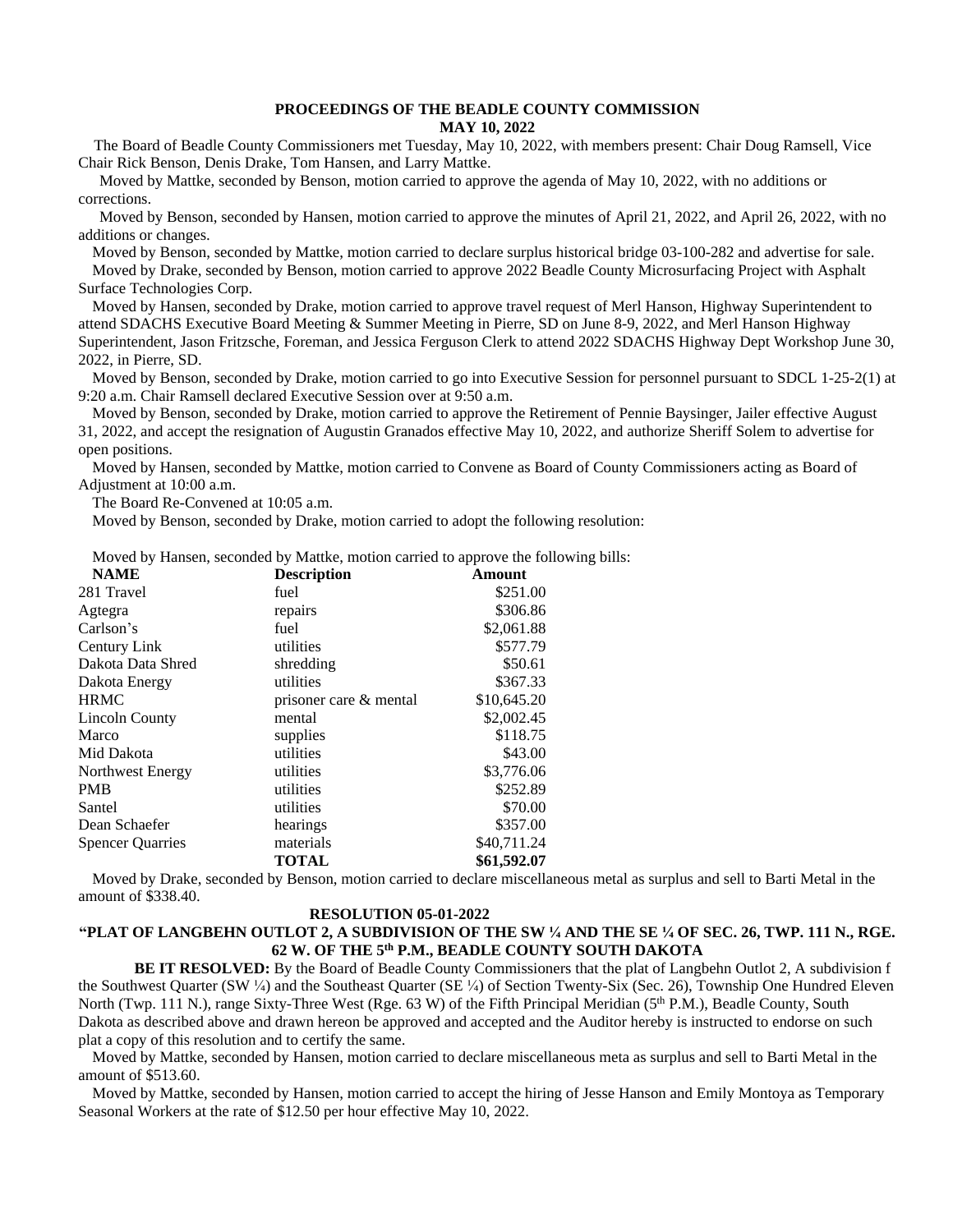Moved by Hansen, seconded by Benson, motion carried to accept the resignation of Mica Breen and Zach Lindblad as Equipment Operators and authorize Merl Hanson, Highway Superintendent to advertise.

Moved by Mattke, seconded by Hansen, motion carried to go into Executive Session for personnel pursuant to SDCL 1-25-2 (1) at 10:25 a.m. Chair Ramsell declared Executive Session over at 11:15 a.m.

Chair Ramsell adjourned the meeting at 11:20 a.m.

The board adjourned to meet next on Tuesday, May 31, 2022, 9:00 a.m.

Doug Ramsell, Chair of the Board

\_\_\_\_\_\_\_\_\_\_\_\_\_\_\_\_\_\_\_\_\_\_\_\_\_\_\_\_\_\_\_\_\_

\_\_\_\_\_\_\_\_\_\_\_\_\_\_\_\_\_\_\_\_\_\_\_\_\_\_\_\_\_\_\_\_ Jill Hanson, Beadle County Auditor

\*\*Minutes are also available online at the Beadle County web page: <http://beadle.sdcounties.org>

[Published](http://beadle.sdcounties.org) [once at the total cost of \\$\\_\\_\\_\\_\\_\\_\\_\\_\\_\\_\\_\\_\\_\\_\\_](http://beadle.sdcounties.org)